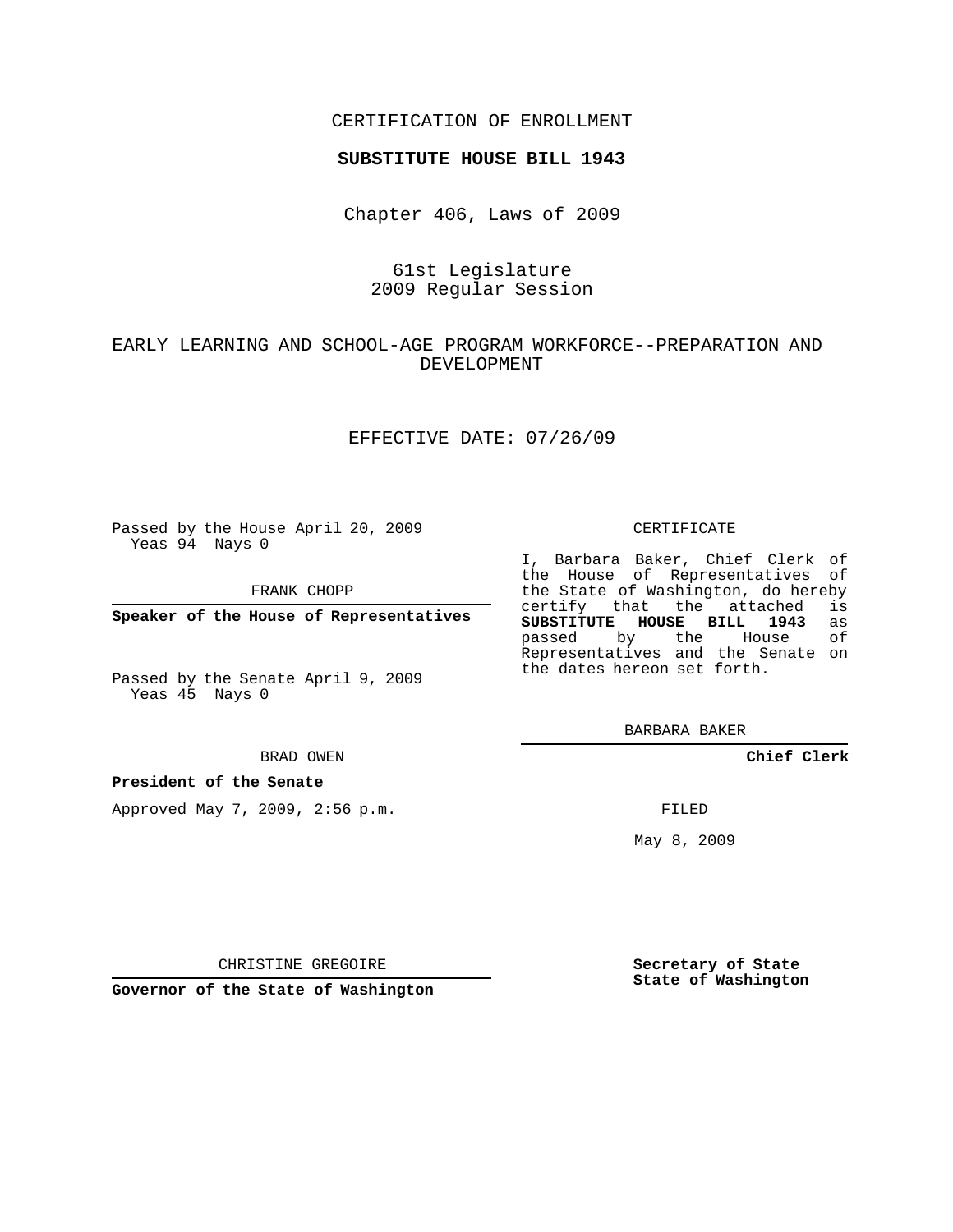# **SUBSTITUTE HOUSE BILL 1943** \_\_\_\_\_\_\_\_\_\_\_\_\_\_\_\_\_\_\_\_\_\_\_\_\_\_\_\_\_\_\_\_\_\_\_\_\_\_\_\_\_\_\_\_\_

\_\_\_\_\_\_\_\_\_\_\_\_\_\_\_\_\_\_\_\_\_\_\_\_\_\_\_\_\_\_\_\_\_\_\_\_\_\_\_\_\_\_\_\_\_

### AS AMENDED BY THE SENATE

Passed Legislature - 2009 Regular Session

# **State of Washington 61st Legislature 2009 Regular Session**

**By** House Early Learning & Children's Services (originally sponsored by Representatives Kagi, Goodman, Priest, Walsh, Probst, Quall, Rolfes, Kenney, Dickerson, Kelley, and Santos)

READ FIRST TIME 02/17/09.

 AN ACT Relating to creating a comprehensive statewide integrated pathway of preparation and professional development for the early learning and school-age program workforce; creating new sections; and providing an expiration date.

BE IT ENACTED BY THE LEGISLATURE OF THE STATE OF WASHINGTON:

 NEW SECTION. **Sec. 1.** The legislature finds that well-prepared and appropriately supported teachers and caregivers are essential to improving the quality of early learning programs and enhancing the nature of children's experiences in those programs. The legislature also finds that professional development programs and supports are most effective when they are easily accessed by workers; aligned with other elements of quality; and articulated with degree-granting programs and clearly defined career pathways. In addition, the legislature acknowledges the potential for early learning professionals to support effective and positive parenting, and the benefits of making information about early learning and development accessible to the many family, friends, and neighbors providing care for Washington's infants, toddlers, and preschoolers. The legislature further finds that the professional development consortium convened by the early learning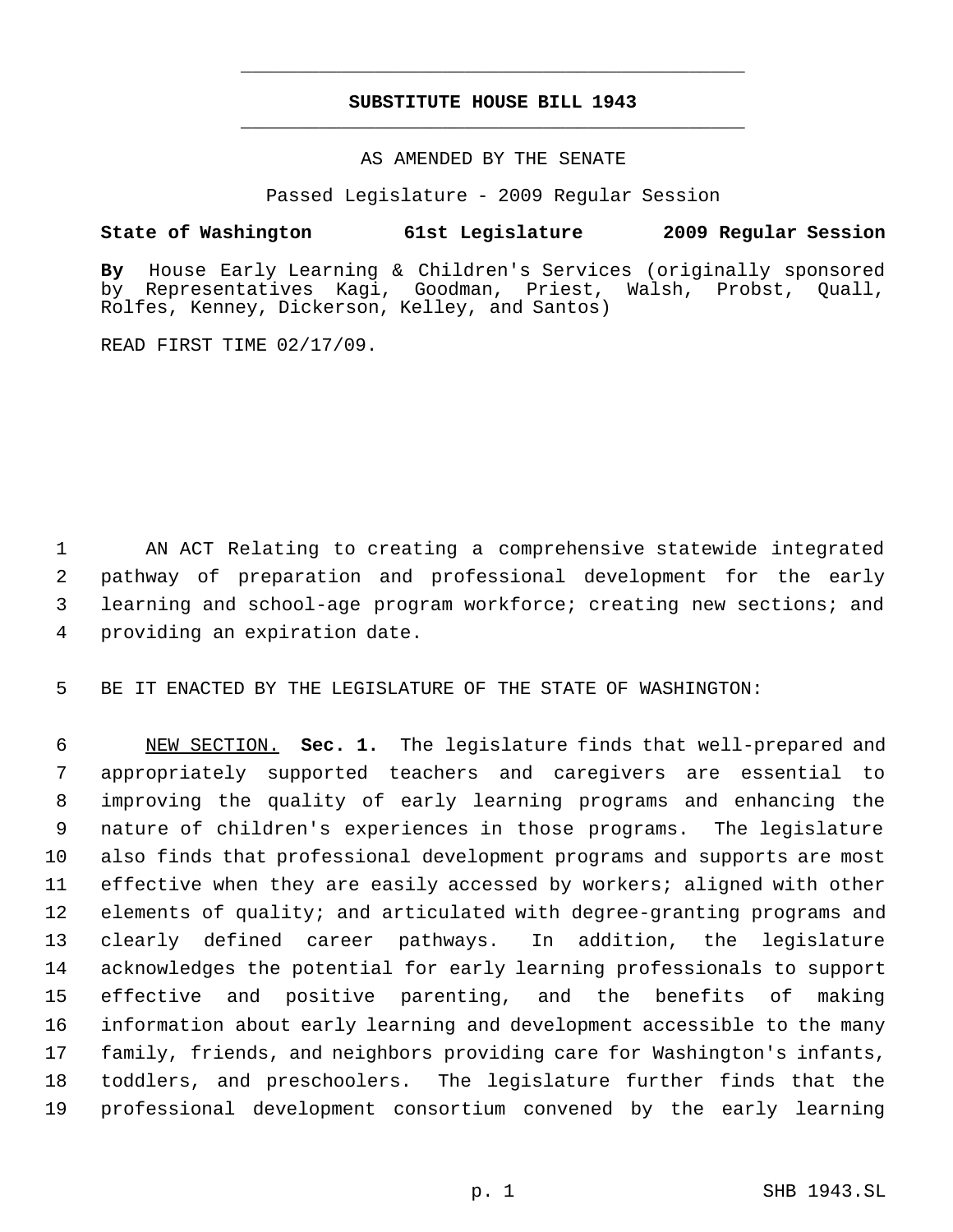advisory council has begun the work necessary to build an integrated system of preparation and ongoing professional development for the state's early learning and school-age program workforce. The legislature intends to promote the momentum of the consortium's work and to request periodic updates from the consortium before receiving a comprehensive report of progress and recommendations.

 NEW SECTION. **Sec. 2.** (1) In partnership with the department of early learning, the professional development consortium convened by the early learning advisory council in response to the early learning partnership resolution between the department of early learning, the nongovernmental private-public partnership created in RCW 43.215.070, and the office of the superintendent of public instruction, shall develop recommendations for a statewide system of preparation and continuing professional development for the early learning and school- age program workforce. To develop its recommendations, the consortium shall collaborate or consult with existing work groups and similar efforts underway in Washington.

 (2) The professional development consortium shall include representatives from a wide array of organizations, including but not limited to:

(a) The department of early learning;

(b) The Washington state department of health;

(c) Educational service districts and school districts;

24 (d) The state board for community and technical colleges;

(e) The higher education coordinating board;

(f) The office of the superintendent of public instruction;

(g) Washington Indian tribes;

 (h) The nongovernmental private-public partnership created in RCW 43.215.070;

 (i) The Washington state child care resource and referral network; and

 (j) Any other organizations that represent, research, or provide professional development to the early learning and school-age program workforce.

 (3) The professional development consortium shall map current professional development resources and strategies across the state to identify gaps in the current system and make recommendations for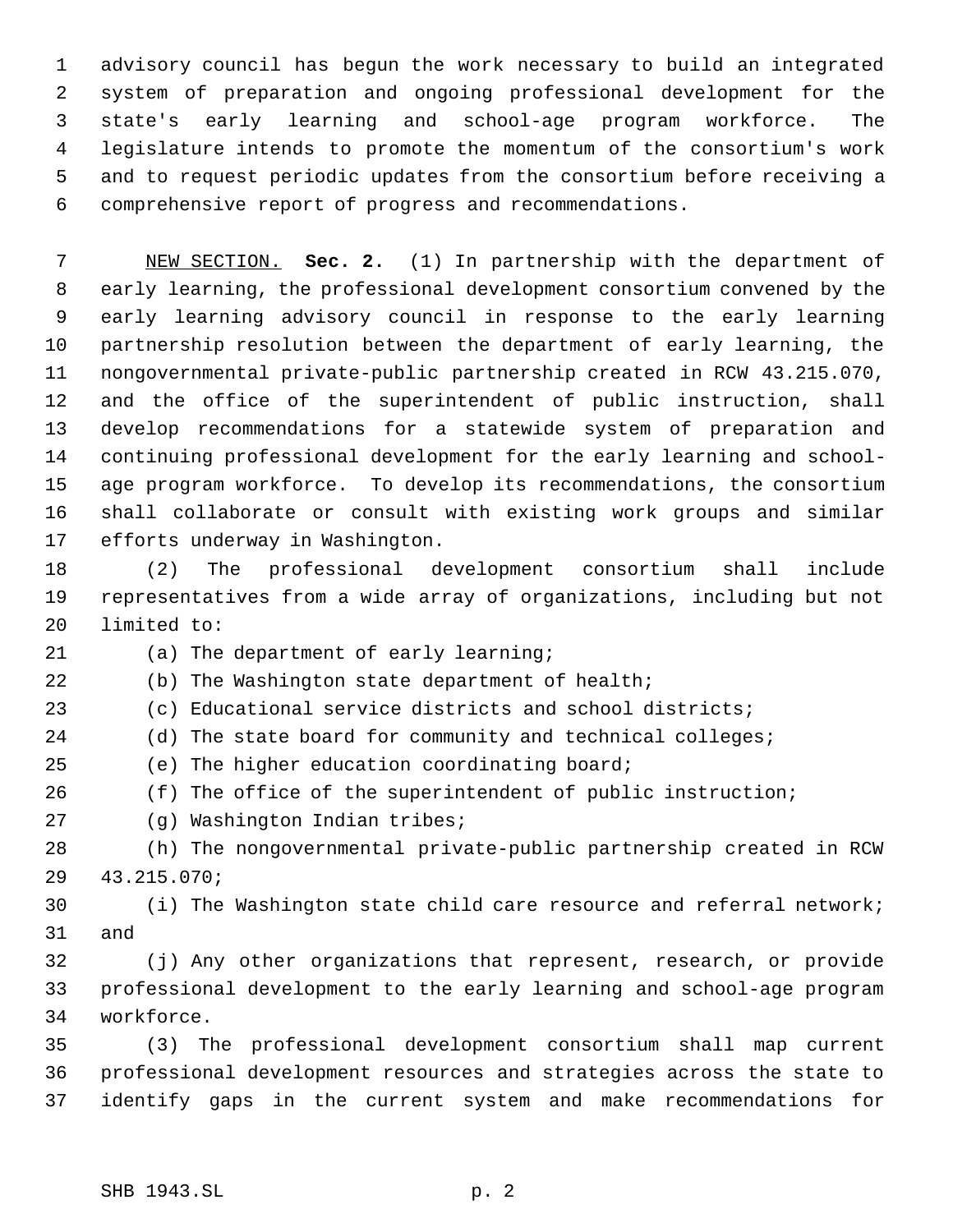improving the coordination of existing resources and strategies; define core competencies or core knowledge areas for early learning professionals; and develop recommendations for a plan to implement a statewide, comprehensive, and integrated pathway of preparation and continuing professional development and support for the early learning and school-age program workforce.

 (4) Recommendations for the plan shall include but not be limited to:

 (a) Creation of a coherent system of professional development, including delineation of core competencies for early learning and school-age program staff, directors, and administrators;

 (b) Requirements for articulation agreements between certificate and credential programs, degree-granting programs, professional development programs, and community-based training programs to enable students to transition effectively between two and four-year institutions of higher education and to apply approved training programs toward credit-based learning; and

 (c) Creation of a comprehensive, integrated registry designed to capture information, including workforce and professional development data, for all early learning and school-age programs that is easily accessible, to the extent allowed by law, by early learning and school- age program professionals, directors, trainers, researchers, resource and referral networks, and the department of early learning.

 (5) The report from the professional development consortium shall also include:

 (a) An analysis of gaps in available professional development programs and recommendations for programs to address the needs of early learning and school-age providers who serve children with physical or developmental disabilities, behavioral challenges, and other special needs;

 (b) A discussion of evidence-based incentives and supports for the early learning and school-age program workforce to obtain additional training and education;

 (c) An analysis of evidence-based compensation policies that encourage and reward completion of professional development programs; and

(d) An exploration of strategies for providing professional